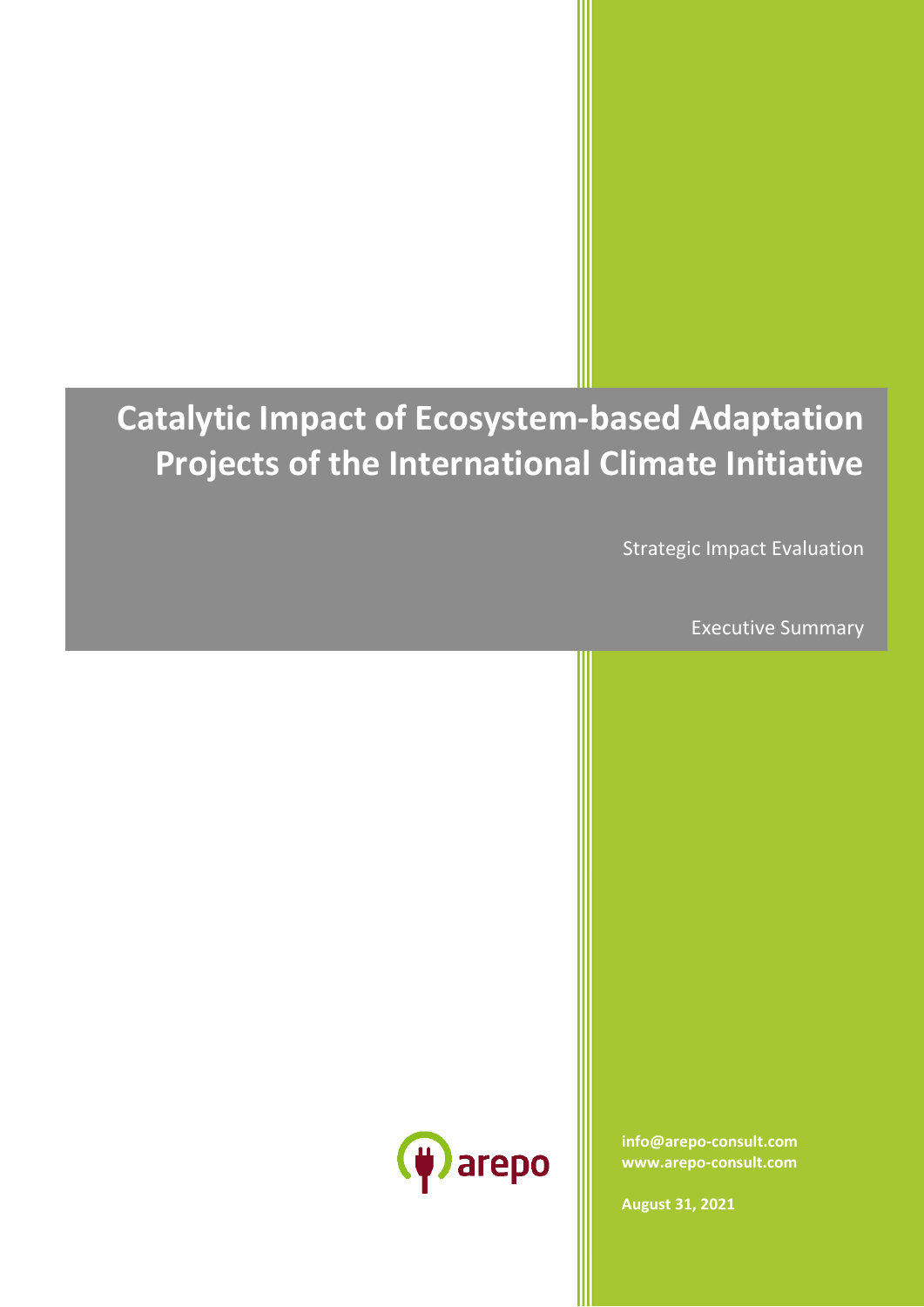

# **Executive Summary**

Since 2008, the International Climate Initiative of the Federal Ministry for the Environment, Nature Conservation and Nuclear Safety has been financing climate and biodiversity projects in developing and emerging as well as in transition countries. This strategic evaluation of the catalytic impact of such projects in the area of ecosystem-based adaptation to climate change contributes to the three objectives of the evaluation system of the International Climate Initiative: Learning, accountability and steering. The evaluation analyzes "whether and how International Climate Initiative-funded projects on ecosystem-based adaptation play a catalytic role either at the national level of the partner countries and/or at the international level." It provides insights into the underlying causal mechanisms, identifies their relative importance, and provides evidence-based lessons learned and recommendations for how the Ministry's funding practice can be made even more impactful.

This theory-based mixed methods evaluation employs various synthesis techniques, process tracing, portfolio analysis and Qualitative Comparative Analysis for contribution analysis and understanding the strength of evidence. The evidence base consists of project reports from 33 International Climate Initiative ecosystem-based adaptation projects, all of which started between 2008 and 2017. They were complemented by interviews, three country case studies (Vietnam, Peru and Grenada), and an in-depth study of a global platform project.

### **Definition of catalytic impact**

Catalytic impact, for the purposes of this study is provided through self-sustaining and continuous or increasing activities utilizing ecosystem-based adaptation practices, that take place as a consequence of an intervention but not in its (temporal or geographic) realm. A project typically can provide "catalytic results" which serve as preconditions for replication of ecosystem-based adaptation practices, and this replication produces catalytic impact. Most projects work towards such catalytic results. Typically, the catalytic impact itself will only be observable after the termination of the project.

The evaluation questions focused on how catalytic impact can be evoked. They suggested two potential pathways to catalytic impact: A) The placement of the concept of ecosystem-based adaptation at the negotiation of Multilateral Environmental Agreements could lead to catalytic impact (Negotiation Pathway). B) Catalytic impact could be triggered by national multiplier effects (Multiplier Pathway). The evaluation was able to formulate very specific findings and provide a validated theory of change for both pathways. For this, various methods and specifically the Qualitative Comparative Analysis provided valuable insights.

### **Findings regarding the Negotiation Pathway**

For the Negotiation Pathway, evidence shows that International Climate Initiative projects were effective at introducing the concept of ecosystem-based adaptation into the negotiation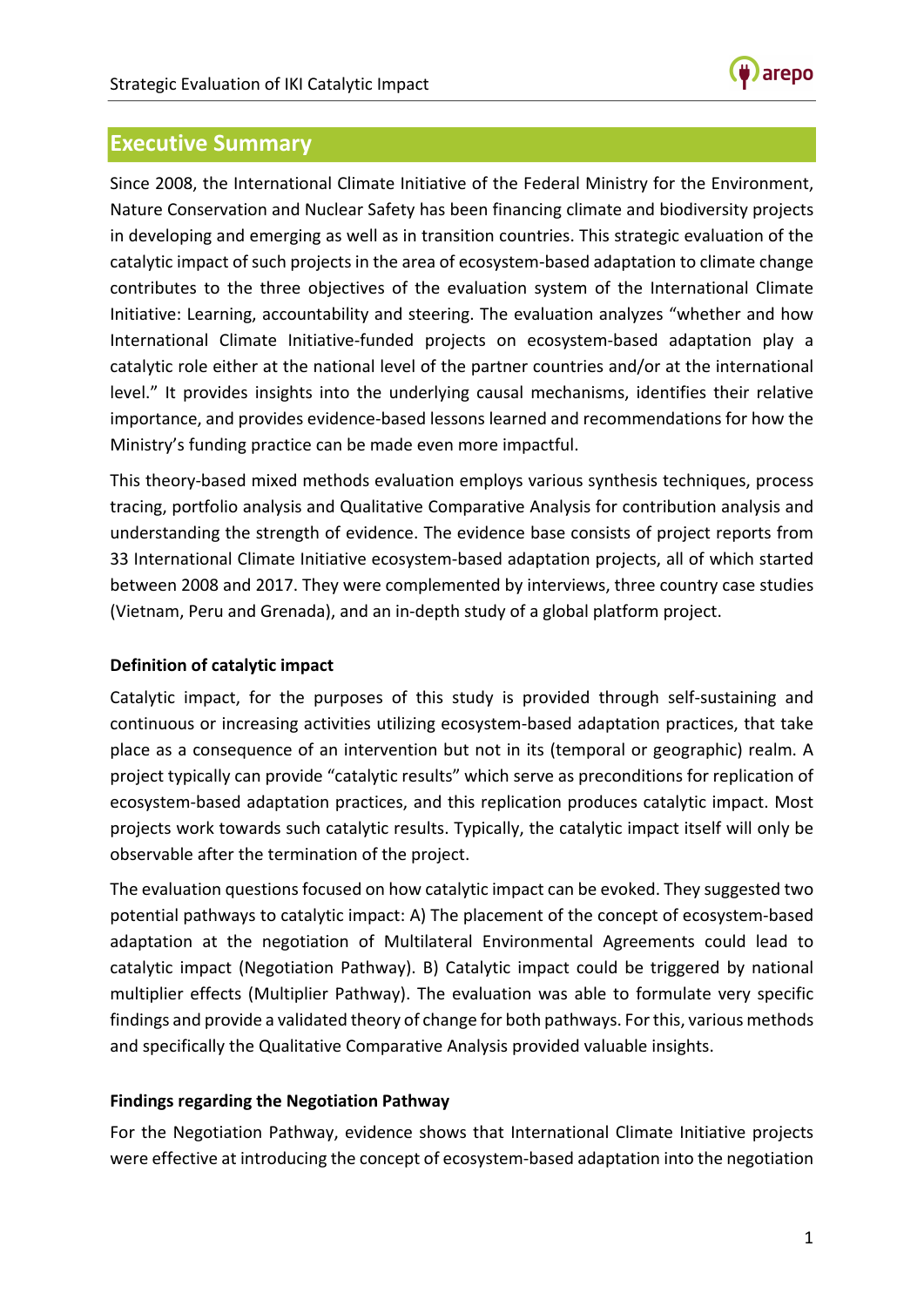

space. An outstanding contribution was facilitated through the participation of some International Climate Initiative ecosystem-based adaptation projects in the drafting of the Convention on Biological Diversity Voluntary Guidelines. This set of guidelines was the potentially catalytic outcome closest to formal Convention guidance that could be traced back to the International Climate Initiative projects. It did not lead to the inclusion of ecosystembased adaptation into National Biodiversity Strategies and Action Plans but is expected to do so in the future. In the United Nations Framework Convention on Climate Change, no guidance around ecosystem-based adaptation has been formulated yet.

Yet, the evaluation shows that formal convention guidance was not necessary for the negotiation path to trigger more ecosystem-based adaptation action. International Climate Initiative projects contributed to discussions on ecosystem-based adaptation in working groups and Subsidiary Bodies in both Conventions, including the Nairobi Work Programme or United Nations Framework Convention on Climate Change Subsidiary Body for Scientific and Technical Advice. Thus, the negotiation meetings served as useful platforms to inform decision makers about benefits and technical aspects of the ecosystem-based adaptation approaches which triggered some replication.

Ecosystem-based adaptation features comparatively often in National Adaptation Plans and National Biodiversity Strategies and Action Plans. The analysis shows that promoting the concept at the international level and linking this to national governments and negotiators have contributed to the fact that the ecosystem-based adaptation concept remains on the national and international political agenda and is perceived as a meaningful option for action.

Bringing the practical implementation experience "from the ground" to the international negotiations was instrumental for that. National implementation experiences were a necessary ingredient for catalytic impact via the Negotiation Pathway.

### **Findings regarding the Multiplier Pathway**

All projects were working on awareness raising, capacity building and policy advice at various intensities, trying to exploit the Multiplier Pathway and lead to local replication without further project support. Especially sensitization of and awareness raising among stakeholders that play a role in the implementation of the ecosystem-based adaptation concept on the ground were important success factors.

Several projects were able to trigger local replication, through institutionalization or transfer of knowledge to other geographies within the same countries. Of particular significance for promoting and scaling up the ecosystem-based adaptation concept were local champions, with close links to other stakeholders. They were often able to bridge between sectors or governance levels. Many projects demonstrated co-benefits, like higher economic productivity. These co-benefits played a role in raising the interests of local politicians and populations in the concept. However, the Qualitative Comparative Analysis unexpectedly did not demonstrate that co-benefits led to catalytic impact. This implies a necessity to put more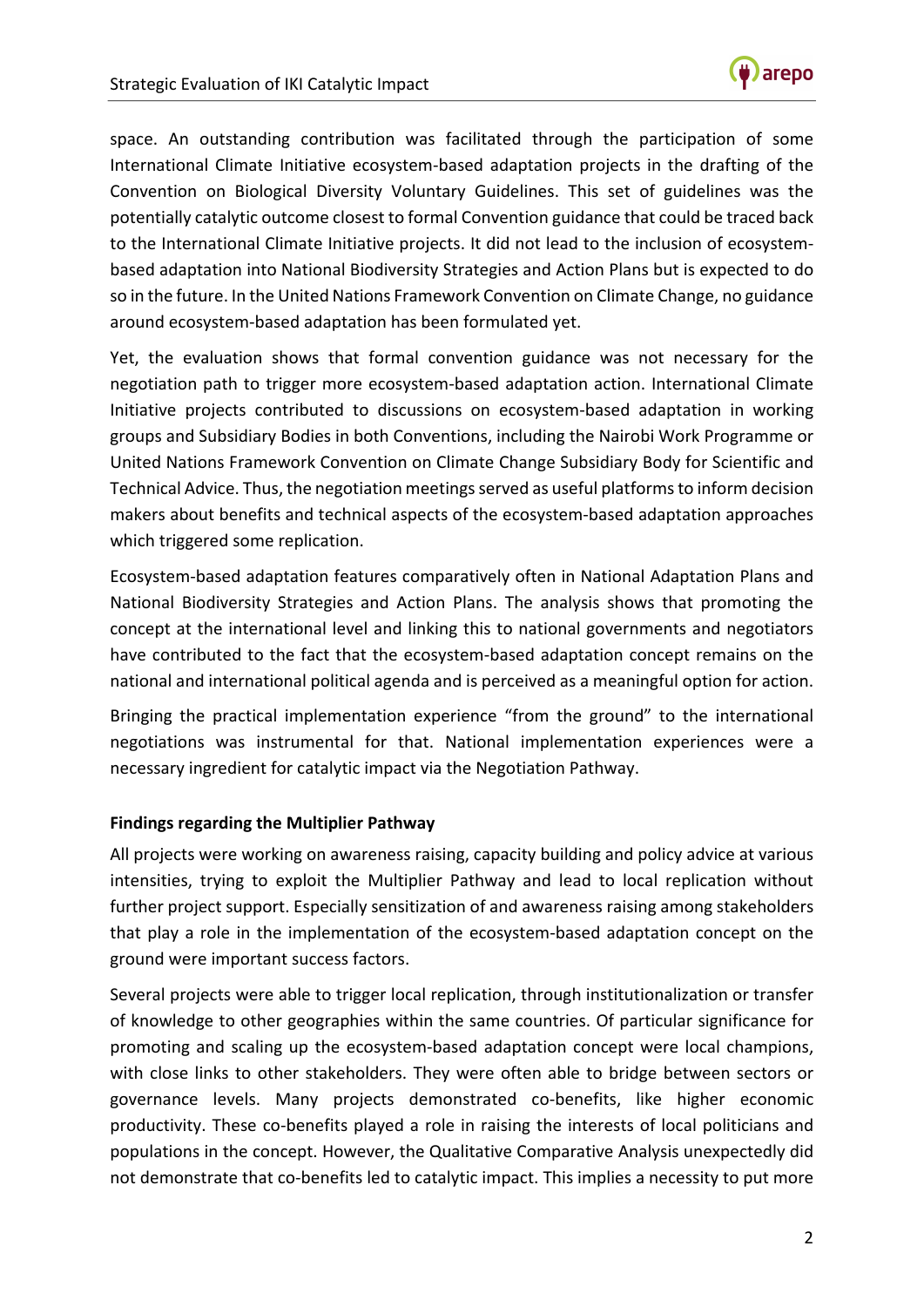

emphasis on identifying and promoting co-benefits of ecosystem-based adaptation in future projects, which might lead to even higher uptake.

Some project outcomes like policies or continued funding streams are extremely likely to lead to the continued implementation of ecosystem-based adaptation measures. The analysis in the country case studies highlights that there is significant potential for leveraging such financial and other support for ecosystem-based adaptation by governments, but also national and international private sector stakeholders. Several projects had such outcomes. In addition, a few projects have tried to mainstream ecosystem-based adaptation into other government sectors like agriculture. Where they did this, it was often shown to be a catalytic strategy.

#### **Recommendations on the Negotiation Pathway**

- The Negotiation Pathway should be recalibrated with respect to the relevance of the actual negotiation of legal text versus the utilization of the international gatherings as platforms for information exchange. The latter has been the more important avenue towards catalytic impact so far.
- To maximize the impact of the Negotiation Pathway, International Climate Initiative projects should keep providing technical inputs to the Conventions – in particular to the Subsidiary Bodies and their working groups.
- Projects should put less focus on National Communications and more focus on implementing ecosystem-based adaptation approaches that are already embedded in Nationally Determined Contributions, National Adaptation Plans and National Biodiversity Strategies and Action Plans.
- All nine United Nations Framework Convention on Climate Change groups of constituencies should be systematically addressed.
- Beyond the negotiations, new tools can be used, for example webinars on accessing climate finance, systematic support to Operational Focal Points for the development of country allocation plans for Global Environment Facility and Adaptation Fund or technical aspects of the various approaches, to sustain the discussion between the Convention meetings.

### **Recommendations – leverage the Multiplier Pathway in a programmatic way**

For the Multiplier Pathway, funders should acknowledge that it takes considerable time to implement an approach like ecosystem-based adaptation across a country. The following recommendations support this thought:

• Fund programmes of different projects in one country over a long period of time (e.g., a decade) that build on each other systematically and sequentially.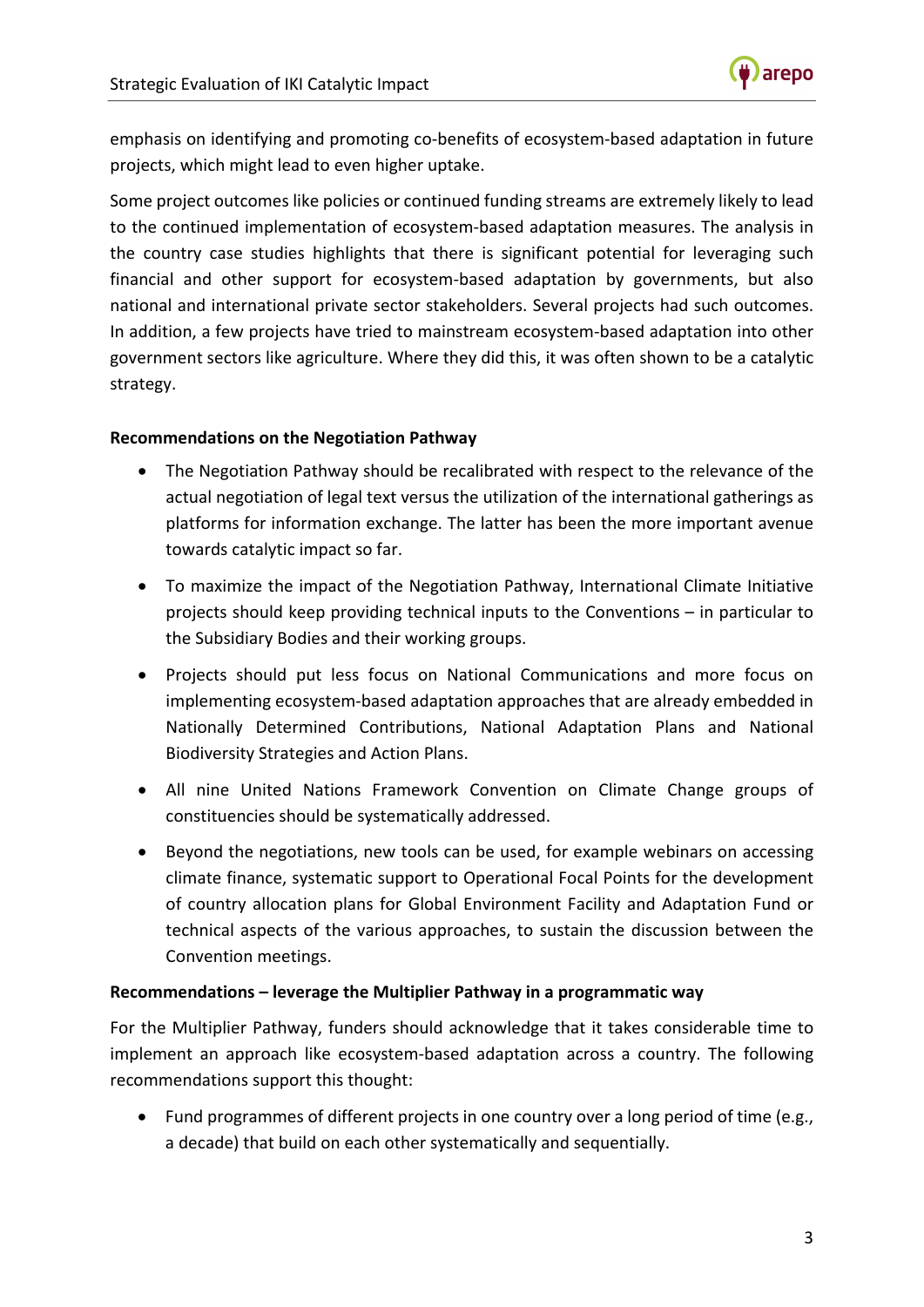

- These programmes should apply a multi-level and multi-pronged approach on the national, subnational, and local level in parallel, combining various strategies, such as policy advice, capacity building and financing.
- To reduce risk to impact and continuity, projects or programs (i.e., implementing organizations) should identify and work with different ecosystems in the country, for which ecosystem-based adaptation might be relevant, and a range of different ecosystem-based adaptation opportunities/measures.
- Projects should integrate ecosystem-based adaptation approaches systematically into different sectors, including agricultural, natural resource management, infrastructure, economic cooperation to mainstream the approach into productive and commercial sectors.
- Projects and funders should keep in mind the link from the local implementation to the global platform projects and South-South exchanges.

# **Recommendations for Implementing Organizations**

The evaluation shows that combining practical implementation and international information exchange supports catalytic impact. Based on these results, future projects should continue to support and provide platforms for cross-project learning activities, and to support broad awareness raising activities. Furthermore, future projects should focus more on developing long-term funding mechanisms of ecosystem-based adaptation measures.

Projects should systematically integrate successful micro-strategies into new programming, for example:

- institutionalization (e.g., through regional and/or transnational institutions),
- support of proposal development and access to funding (e.g., Green Climate Fund project), and
- consideration of building up a supply chain for sustainable products from ecosystembased adaptation projects (a case study example: shrimp fisheries in Vietnam).

A highly successful micro-strategy was the transfer to other sectors. This should be integrated systematically in most future projects.

### **Recommendations for future funding – overall**

While project design is highly context specific, it is possible to derive recommendations for project design that maximizes the likelihood for catalytic impact – these can be considered as requirements during project approval:

• Important **design details** for project success include: identify the relevant (local) languages for the communication of ecosystem-based adaptation content; connect to the global communities of practice; analyze what might counteract the wider adoption